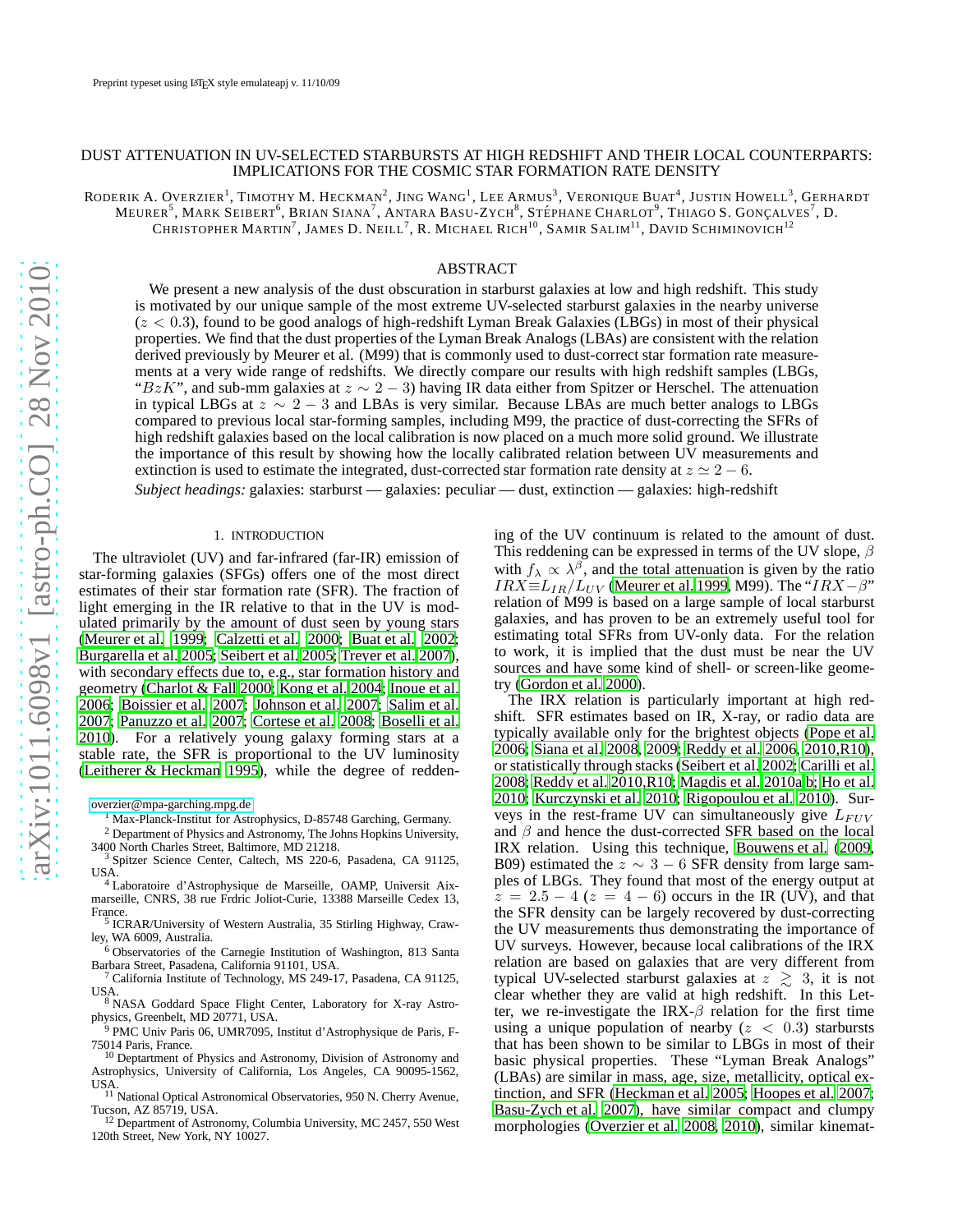ics [\(Basu-Zych et al. 2009](#page-5-34); Gonçalves et al. 2010), and a similar feedback-dominated interstellar medium [\(Overzier et](#page-5-36) al. [2009,](#page-5-36) O09). The structure of this Letter is as follows. We first present our data and measurements (§2). We compare LBAs with low and high redshift SFGs having good IR data from Spitzer or Herschel  $(\S$ 3), and we discuss the possible implications of our results on the SFR density at high redshift (§4).

### 2. DATA AND METHODS

# 2.1. *Lyman Break Analogs UV and IR data*

The sample of 31 LBAs from O09 forms the basis of this paper. FUV luminosities,  $L_{FUV} \equiv \lambda L_{\lambda}$  with  $\lambda = 1600 \text{\AA}$ , were calculated from our F150LP ( $\lambda_c \approx 1614$ Å) data taken with the *Hubble Space Telescope* (HST) Advanced Camera for Surveys (see [Overzier et al. 2008](#page-5-32), O09, for details). The slope of the UV continuum,  $\beta_{GALEX}$ , was calculated<sup>[13](#page-1-0)</sup> from Galaxy Evolution Explorer (GALEX) General Release 6 data in the FUV ( $\lambda_c \approx 1530$ Å) and NUV ( $\lambda_c \approx 2315$ Å) having total exposure times of ∼100–13,000 s. All LBAs are unresolved in the GALEX images, and we measured total magnitudes in a  $9''$  radius aperture. We perform a small  $K$ -correction to obtain  $L_{FUV}$  and  $\beta_{GALEX}$  at  $z = 0$  using a set of starburst templates. In this paper we work exclusively with the photometric measure of  $\beta$  (as opposed to the "true"  $\beta$  obtained from a power-law fit to a UV spectrum), that is most appropriate for comparing with samples for which spectra are usually not available in large numbers.

We use IR data obtained with the Infrared Array Camera (IRAC), the Multi-band Imaging Photometer (MIPS), and the InfraRed Spectrograph (IRS) on the *Spitzer Space Telescope* (O09, Armus et al. in prep.). At  $24\mu$ m and shorter wavelengths, point source photometry was performed on the post-Basic Calibration Data ("pBCD"). At 70 and 160 $\mu$ m, flux densities were obtained by aperture photometry on the filtered pBCD images. Upper limits were determined from the standard deviation images. The IRS spectra covering observed wavelengths in the range  $5-35\mu m$  were normalized to the MIPS 24 $\mu$ m data. We estimate IR luminosities,  $L_{IR}$  $(3-1000\mu m)$ , by fitting our data with the model library of Siebenmorgen & Krügel [\(2007\)](#page-5-37) (SK07). This method allows us to fit models covering a wide range of physical parameters, thus obtaining a good sense of the range of models allowed by our data within the measurement errors. We simulate our IRAC+MIPS+IRS data set (including measurement errors and upper limits) and calculate  $L_{IR}$  and its error by taking the median and standard deviation of all the templates that best fit the data in the monte carlo simulation $14$ . Four objects lacking a sufficient number of IR data points were removed from the sample, as well as one object with an (obscured) active nucleus identified in recent optical spectroscopy. The UV and IR measurements for the 26 remaining objects are given in Table [1.](#page-5-38)

## <span id="page-1-2"></span>2.2. *Redetermination of the Meurer et al. (1999) relation*

<span id="page-1-1"></span><span id="page-1-0"></span>
$$
\beta_{GALEX} = \frac{0.4(m_{FUV}-m_{NUV})}{\log(\Delta)} - 2.0
$$

<sup>13</sup>  $\beta_{GALEX} = \frac{0.4(m_{FUV} - m_{NUV})}{\log_{10}(\lambda_{FUV}/\lambda_{NUV})} - 2.0$ <br><sup>14</sup> While our results obtained using SK07 are consistent with those obtained from black-body fitting, we note that the SK07 library generally performs better for LBAs compared to the more commonly used empirical li-brary from [Chary & Elbaz \(2001\)](#page-5-39). The latter often failed to simultaneously fit the mid-IR and the far-IR dust emission, presumably due to the fact that the LBAs show a greater spectral variation than typical IR-selected starbursts in the local universe.

In order to be able to compare the results from different samples at low and high redshift in a consistent manner, we have re-measured the original M99 IRX- $\beta$  relation using GALEX data and an updated estimate of  $L_{IR}$ . 47 galaxies of the M99 sample are covered by GALEX. Details on the photometry will be provided in a forthcoming paper. In brief, we follow the procedures in [Wang et al. \(2010\)](#page-5-40) carefully masking neighbours and image artefacts, perform background subtraction, and photometry on PSF-matched images using elliptical apertures out to a maximum radius,  $r_{max}$ , of  $2.5 - 5 \times r_{kron}$ . Because  $r_{max}$  is in most cases much larger than the International UV Explorer (IUE) aperture of  $10'' \times 20''$  used by M99, we also measure the inner UV colors and fluxes within a maximum radius of  $10''$  for comparison with earlier work. We compute  $L_{IR}$  using the Infared Astronomical Satellite (IRAS) fluxes at 12, 25, 60, and  $100 \mu m$  [\(Sanders & Mirabel 1996\)](#page-5-41).

#### 3. RESULTS

## 3.1. *The IRX-*β *Relation of LBAs versus M99*

In Fig. [1](#page-2-0) we show the IRX- $\beta$  diagram for LBAs. Panels show the corresponding HST morphologies from O09, and the distribution of UV slopes (top panel). We also show the values measured in §[2.2](#page-1-2) for the M99 galaxies using an aperture radius of 10<sup>"</sup> most similar to M99, and within  $R_{max}$  enclosing the entire source. We follow M99 and write IRX in terms of  $A_{FUV}$ , the attenuation at 1600Å, and the bolometric corrections to the total light emitted by stars ( $BC_{FUV,*}$ ) and dust  $(BC_{dust})$ :

$$
\log_{10}(IRX) = \log_{10}(10^{0.4A_{FUV}} - 1) + \log_{10}\frac{BC_{FUV,*}}{BC_{dust}},
$$
\n(1)

with  $BC_{FUV,*} \approx 1.68$  (M99, [Seibert et al. 2005\)](#page-5-4), and  $BC_{dust} \approx 1$  for our estimate of  $L_{IR}$ . We then derive the best-fit relation by performing a linear fit of the form  $A_{FUV} = C_0 + C_1 \beta$  to the data in Fig. [1.](#page-2-0) Similar to M99 we exclude galaxies having radii of  $>2'$ . We find  $A_{FUV} = 4.54 + 2.07\beta \pm 0.4$  (IRX<sub>M99,inner</sub>, dotted line), and  $A_{FUV} = 3.85 + 1.96\beta \pm 0.4$  (IRX<sub>M99,total</sub>, dashed line). Our redetermination of  $IRX_{M99,inner}$  is very similar to the original M99 relation (IRX<sub>M99,0</sub>, thin solid line). However, using the new larger aperture we find  $\sim$  2× more flux in the FUV for nearly all sources, and hence a lower IRX. The smaller IUE aperture used by M99 may thus have missed about half the light. On the other hand, in both cases we use a single integrated IR luminosity of unknown spatial distribution. For a subset of 12 galaxies from M99, we were able to compare the IRAS measurements with more recent determinations of  $L_{IR}$  based on Spitzer photometry encompassing the entire source [\(Engelbracht et al. 2008\)](#page-5-42). The results are in good agreement. If a significant fraction of the IR is due to heating by stars further out, using  $IRX_{M99,0}$  rather than  $IRX_{M99,total}$ would lead to an overestimate of the total attenuation. Alternatively, IRX $_{M99, total}$  could be affected by the (redder) UV light from somewhat older stellar populations on the outskirts of the galaxies. In this case, the interpretation of  $IRX_{M99,total}$ would be less straightforward as it requires knowledge of the star formation history (see [Kong et al. 2004](#page-5-7)).

How do LBAs compare to these IRX relations? A fit to LBAs gives  $A_{FUV} = 4.01 + 1.81\beta$  (implied FUV attenuations of 0–3 mag). The dispersion found in IRX<sub>LBA</sub> is ∼0.6. As shown in Fig. [1,](#page-2-0) the LBAs are thus in much better agreement, on average, with M99 (inner) than with M99 (total), but we note that this only applies to the range of  $-2.5 \lesssim \beta \lesssim -1$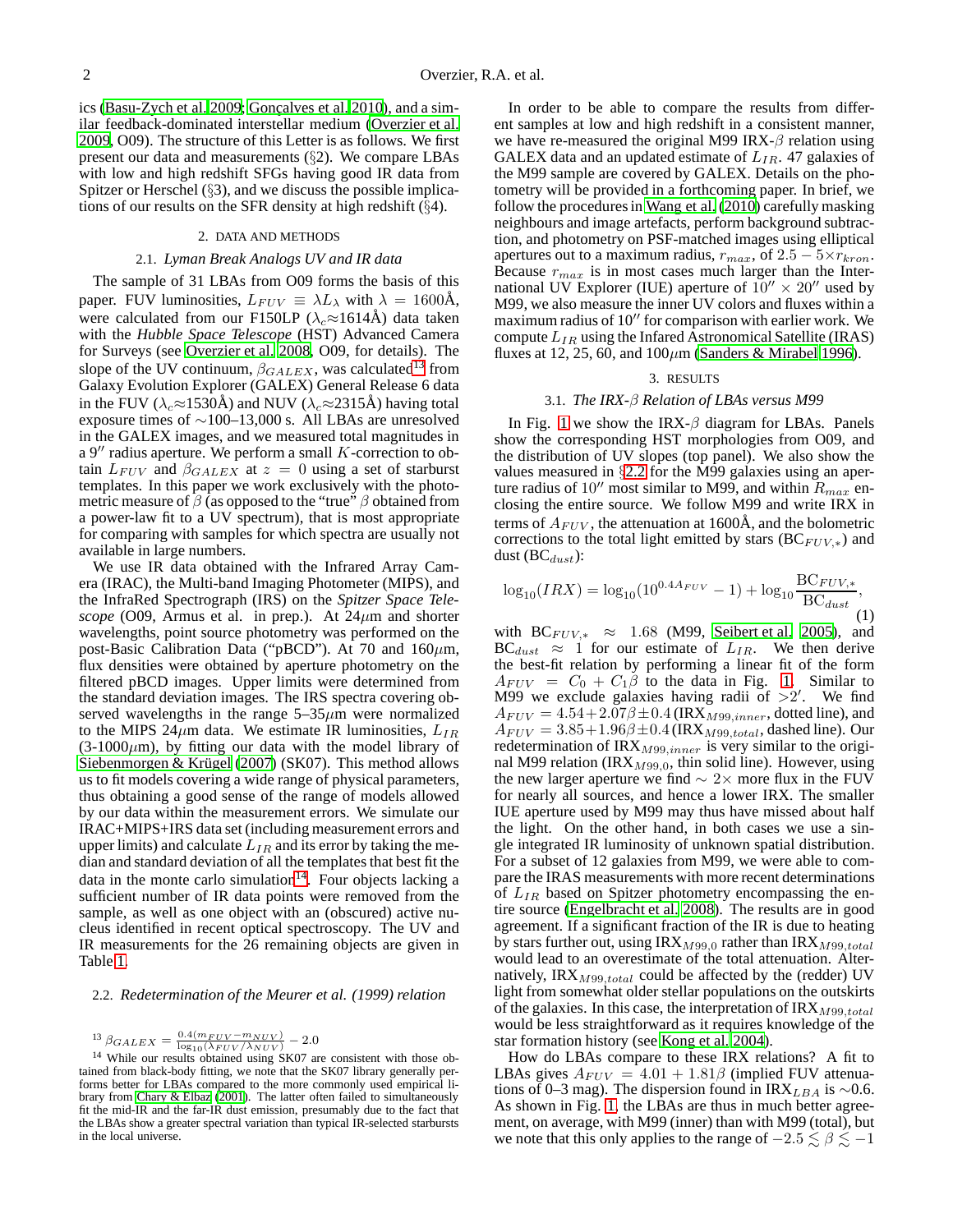

<span id="page-2-0"></span>FIG. 1.—: *Main panel:* The relation between the UV slope and "IRX" for LBAs (*large symbols*). LBAs referred to as "Dominant Compact Objects" (DCOs, O09) are marked in red, and HST morphologies from O09 are shown on the right. Open and filled squares indicate M99 galaxies re-measured using  $GALEX$  data  $(\S2.2)$  using a small aperture similar to the original IUE measurements (open squares), and using an aperture enclosing the entire galaxy (filled squares). Fits to the data are indicated (*thick black line*: IRX<sub>LBA</sub>; *grey dotted line*: IRX<sub>M99,inner; *grey dashed line*: IRX<sub>M99,total). The original relation from M99, IRX<sub>M99,0</sub>, is</sub></sub> shown for comparison (*thin black line*). *Top panel:* Distribution in  $\beta_{z=0}$  for LBAs.

probed by these samples. We conclude that the dust properties of LBAs are most similar to those found only in the inner starburst cores of the M99 galaxies.

# 3.2. *The Attenuation of Starbursts at Low and High Redshift*

With good estimates of  $L_{IR}$  and  $L_{FUV}$  and thus the bolometric luminosity ( $L_{bol} \equiv L_{FUV} + L_{IR}$ ), we can compare LBAs to other local and high redshift SFGs. This is shown in Fig. [2.](#page-3-0) In the left panel we show  $L_{bol}$  versus the attenuation  $(L_{IR}/L_{FUV})$  for LBAs, ordinary SFGs, M99 starbursts, and Luminous IR Galaxies (LIRGs) all at low redshift, and "BM/BX" LBGs at  $z \sim 2$  from R10. Typical SFGs in the local universe lie along a broad sequence in which the attenuation roughly follows  $L_{bol}$  (indicated by the dotted line). LBAs and LBGs follow a similar relation, but one that is offset by 1–2 dex toward lower attenuations at the same  $L_{bol}$  (solid line shows the best-fit relation from R10). Conversely, at fixed  $L_{bol}$  LBAs and LBGs reach much higher FUV luminosities than typical local star-forming galaxies(i.e.  $L_{FUV} \gtrsim 0.3 L_{z=3}^*$ , right panel of Fig. [2\)](#page-3-0).

Because LBAs appear so similar compared to  $z \sim 2$  LBGs in terms of their  $\overline{L_{bol}}$  and attenuation (Fig. [2\)](#page-3-0), it is interesting to see whether the IRX relation at low and high redshift is similar as well. In Fig. [3](#page-4-1) we show a compilation of low

and high redshift data for which accurate measurements are available. We first compare LBAs with the sample of  $z < 0.2$ SFGs detected with GALEX and Herschel from [Buat et al.](#page-5-43) [\(2010\)](#page-5-43), and with LIRGs from [Howell et al.](#page-5-44) [\(2010\)](#page-5-44), shown left. Aperture effects either in the UV or the IR are most likely much less of a problem compared to the M99 sample, due to the higher average redshifts of the two samples compared to that of M99. Therefore we will use  $IRX_{M99, total}$ as our reference (dashed line). LIRGs tend to lie above this relation, while the galaxies from [Buat et al.](#page-5-43) [\(2010\)](#page-5-43) lie below it (on average). For these samples, we would therefore tend to, respectively, under- and overestimate the attenuation when using IRX<sub>M99,total</sub>, while IRX<sub>M99,inner</sub> performs somewhat better for LIRGs (see [Buat et al. 2010](#page-5-43); [Howell et al. 2010,](#page-5-44) for detailed discussion).

In the right panel of Fig. [3](#page-4-1) we present an overview of the situation at  $z > 2$ , showing LBGs,  $BzK$  and sub-mm galaxies (SMGs) at  $z = 2 - 3$  [\(Reddy et al. 2006,](#page-5-20) R10), lensed LBGs ("cB58" and the cosmic "Eye"; [Siana et al. 2008,](#page-5-18) [2009\)](#page-5-19), and stacked LBGs at  $z \sim 3$  [\(Magdis et al. 2010a](#page-5-24)[,b](#page-5-25)). LBAs and  $z \sim 2$  LBGs occupy a very similar region in this IRX- $\beta$  diagram, confirming the similarity between the two samples. We should note that the IRX estimate of R10 is not based on a direct measurement of the IR emission (it is based on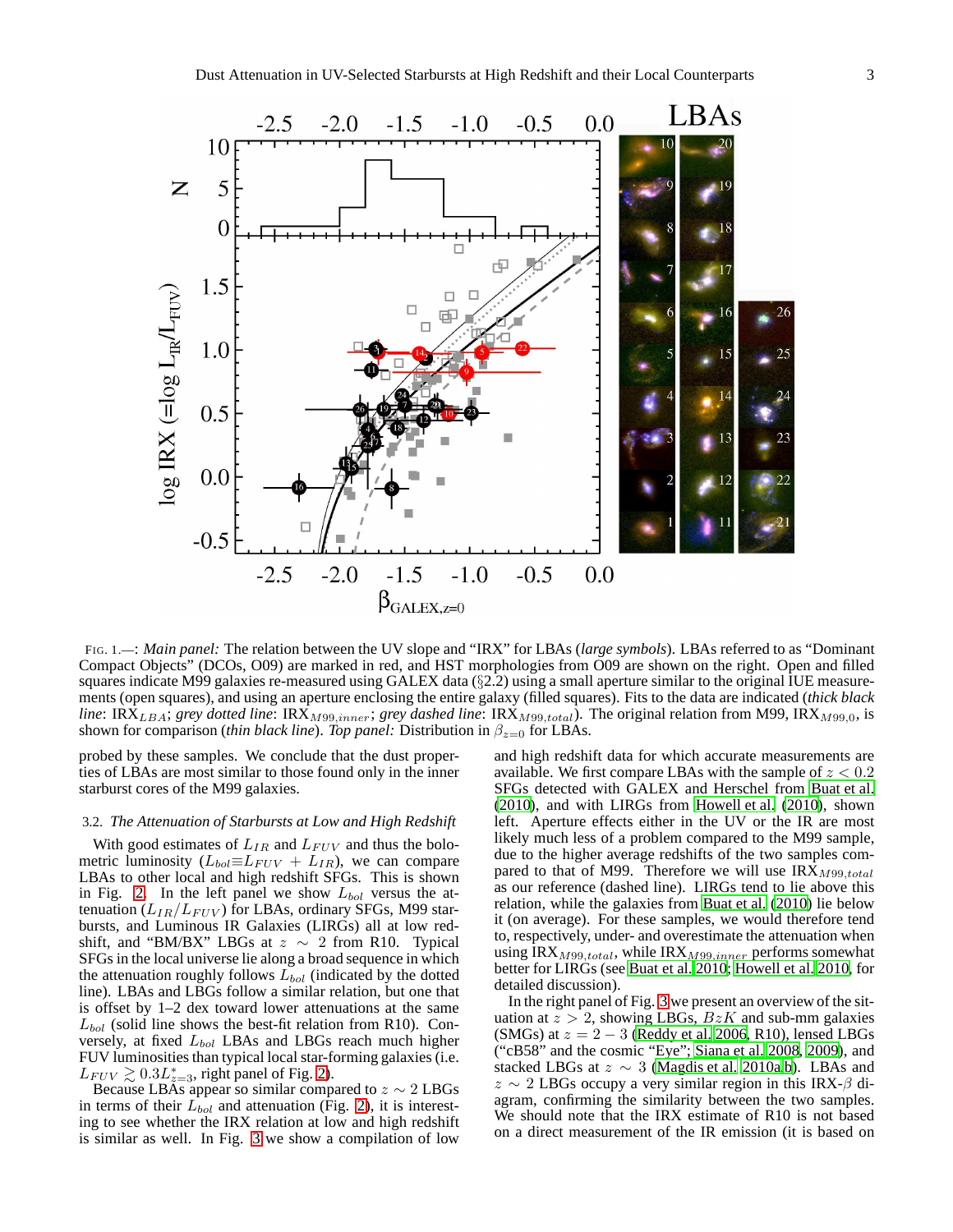

<span id="page-3-0"></span>FIG. 2.—:  $L_{bol}$  versus the attenuation ( $L_{IR}/L_{FUV}$ , left panel) and  $L_{FUV}$  (right panel) for LBAs (large circles),  $z \sim 2$  LBGs (blue triangles, from R10), M99 (grey squares, with  $R < R_{max}$ ), LIRGs (open magenta circles, [Howell et al.](#page-5-44) [\(2010\)](#page-5-44)), and ordinary SFGs (small circles, see [Huang et al. \(2009\)](#page-5-45)). The local samples (M99, SFGs and LIRGs) lie along a broad relation between  $L_{bol}$  and attenuation (the result of a simple linear fit to guide the eye is indicated by the dotted line). The most extreme UV-selected samples at low (LBAs) and high redshift (LBGs) also lie along such a relation, but one that is offset by 1–2 dex towards lower attenuations with respect to the former. The mean relation at  $z \sim 2$  from R10 is indicated (solid: BM/BX sample; dashed: extrapolation to intrinsically faint objects). The fraction of  $L_{bol}$  emitted in the FUV is much higher for LBGs and LBAs compared to typical local SFGs (right panel).

a combination of  $L_{FUV}$ ,  $L_{H\alpha}$  and  $L_8$ ), but statistical detections in the X-rays appear consistent with the extrapolated estimates of  $L_{IR}$  [\(Seibert et al. 2002,](#page-5-22) R10). We can also compare our results with the statistical detection of  $z \sim 3$  LBGs in stacks at  $100 \mu m$  and  $160 \mu m$  from recent Herschel observations. This result is indicated by the upper magenta triangle, which falls right in the middle of the distribution of LBAs and  $z \sim 2$  LBGs. This suggests that even for the most IRluminous LBGs (median  $L_{IR}$  of  $1.6 \times 10^{12} L_{\odot}$ , i.e. ULIRGs) the attenuation is exactly as expected based on the locally determined IRX (inner) relation.

Direct measurements of the mid- or far-IR emission from LBGs are available in only a handful of cases. In Fig. [3](#page-4-1) we indicate the results found for two bright, lensed LBGs at  $z \sim 3$  from [Siana et al. \(2008](#page-5-18), [2009\)](#page-5-19). These objects have direct detections at (observed) 24 and 70 $\mu$ m (as well as 850 $\mu$ m and 1.2 mm in the case of cB58), allowing a good estimate of  $L_{IR}$ . It has been noted that both objects appear to lie substantially below IR $X_{M99,0}$ , perhaps requiring a modified extinction curve or an extremely young stellar population (see [Baker et al. 2001;](#page-4-2) [Siana et al. 2009](#page-5-19), and the discussion on "young galaxies" by R10). An extinction curve more similar to that of the Small Magellanic Cloud (SMC), i.e., extinction that occurs in a more uniform rather than a patchy foreground dust screen would require less emission by dust for the same stellar population age, and hence lower IRX (see red curve in Fig. [3\)](#page-4-1). cB58 lies on the lower envelope formed by LBAs and  $z \sim 2$  galaxies, and the observed scatter is larger than the difference expected between the standard Calzettitype and SMC-type extinction curves for small  $\beta$ . The cosmic Eye, however, has a much larger slope ( $\beta \approx -0.3$ ) and lies well below the starburst IRX relations. Previous studies have shown that offsets from IRX are commonly due to more complicated star formation histories (e.g. [Kong et al. 2004\)](#page-5-7). This is a likely explanation, at least for the local SFGs (left panel), BzK galaxies (right panel, see also [Nordon et al. 2010\)](#page-5-46), and

LBAs (see objects marked "DCOs" in Fig. [1](#page-2-0) and O09) having relatively low IRX ratios. For the cosmic Eye, however, a modified extinction curve may indeed be required in order to simultaneously explain its relatively simple stellar population and its low IRX ratio [\(Siana et al. 2009\)](#page-5-19).

### 4. DISCUSSION AND CONCLUSIONS

The first goal of this paper was to investigate whether LBAs are consistent with the M99 relation, and we have shown that this is indeed the case. This is an important result: Because LBAs are much better analogs to LBGs compared to previous local samples, including M99, the applicability of the local dust correction at high redshift now appears to be on much more solid ground. Confirmation of this result is given by the fact that LBAs are also very similar to typical LBGs in terms of their dust properties (Figs. [2](#page-3-0) and [3\)](#page-4-1), although some caution must be taken as true  $L_{IR}$  measurements are still sparse at high redshift.

We can show the implications of these results on the determination of the SFR density at  $z \sim 3 - 6$ . B09 used large dropout samples from the Hubble Ultra Deep Field to quantify the relation between  $\beta_{UV}$  and  $M_{UV}$ , and computed the total dust corrections to the SFR density by integrating the UV luminosity functions at each redshift [\(Bouwens et al. 2007](#page-5-47); [Reddy & Steidel 2009\)](#page-5-48) and assuming that  $IRX_{M99,0}$  is valid. The method and data that we use here is similar to that of B09 (Fig. 8 and  $\S$ 5.4 of that work), but instead of using IRX $_{M99,0}$ we show the results for our new IRX relations derived in §3.1. The results are shown in Fig. [4,](#page-4-3) which gives the total correction factor that is needed to dust-correct a measurement of the UV luminosity (or SFR) density at  $z \sim 3 - 6$ . Not surprisingly, IRX<sub>LBA</sub> (thick black lines) and IRX<sub>M99,inner</sub> (dotted lines) give quite similar results to the relation used by B09 (thin dashed lines). Note that if we assume that  $IRX_{M99,total}$ measured within the larger aperture provides a better estimate of the total attenuation, the total dust-correction would have to be lowered by ∼ 0.2 dex at all redshifts and for all luminosi-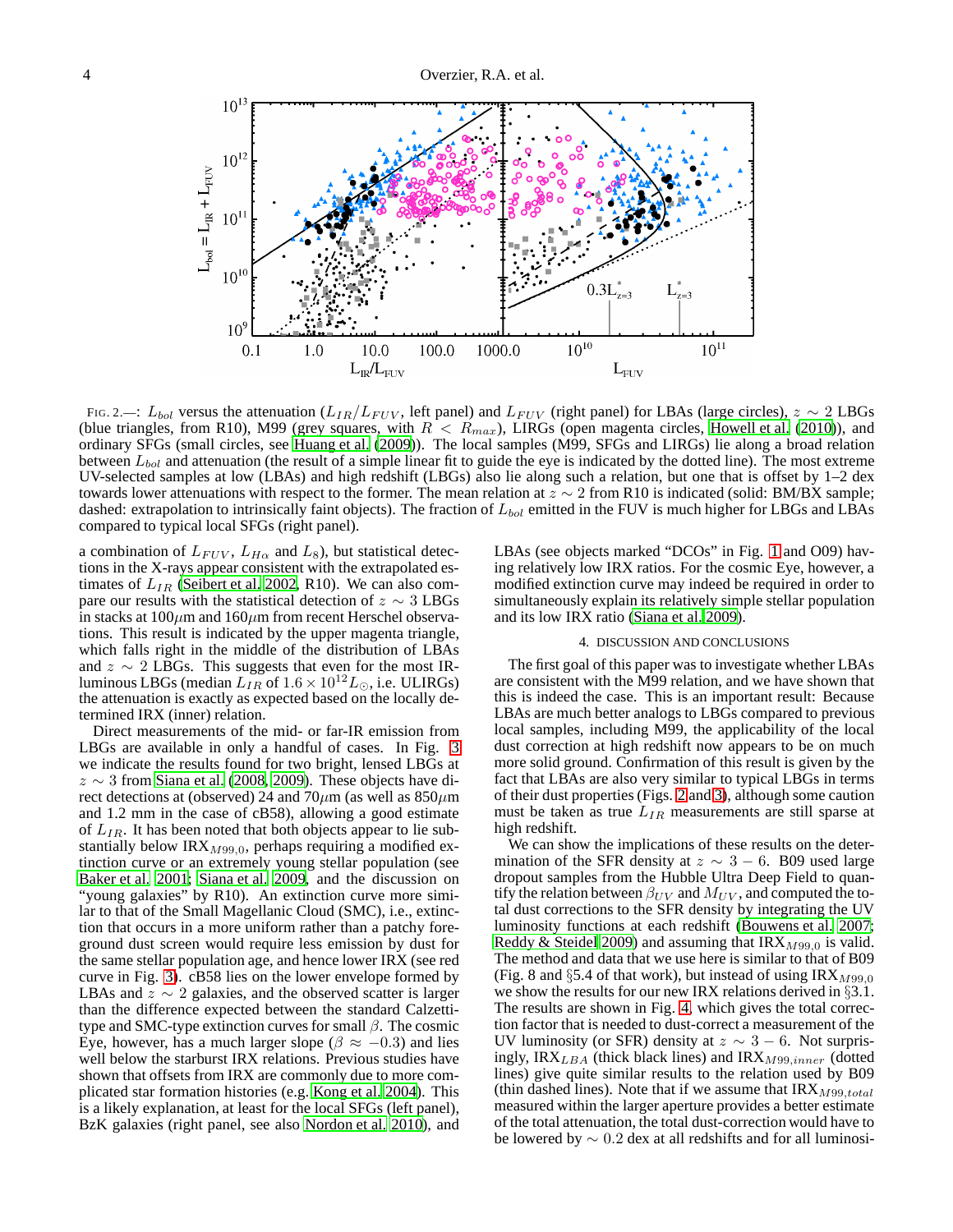

<span id="page-4-1"></span>FIG. 3.—: IRX-β at low (left) and high redshift (right). LBAs are indicated in both panels (black points). *Left panel:* M99 starbursts with  $R < R_{max}$  (grey squares), SFGs (cyan upside-down triangles; [Buat et al.](#page-5-43) [\(2010\)](#page-5-43)), and (U)LIRGs (open magenta circles; [Howell et al.](#page-5-44) [\(2010\)](#page-5-44). *Right panel:* LBGs (filled blue triangles), BzK galaxies (open purple triangles), distant red galaxies (open red squares) and SMGs (open orange pentagons) at  $z \sim 2 - 3$  [\(Reddy et al. 2006,](#page-5-20) R10), lensed LBGs at  $z \sim 3$  (large green triangles; [Siana et al.](#page-5-18) [\(2008,](#page-5-18) [2009](#page-5-19)), and statistical detections of LBGs at  $z \sim 3$  detected at 1.1mm (lower magenta triangle, [Magdis et al. 2010a\)](#page-5-24) or at 160 $\mu$ m with Herschel (upper magenta triangle, [Magdis et al. 2010b\)](#page-5-25). Curves show IRX $_{M99,inner}$ (dotted), IRX<sub>M99,total</sub> (dashed) and IRX<sub>LBA</sub> (thick black) from Fig. [1](#page-2-0) and §3.1. The IRX relation assuming a SMC extinction curve is indicated by the thin red line.



<span id="page-4-3"></span>FIG. 4.—: The multiplication factors needed to dust-correct the SFR density at  $z \sim 3 - 6$  based on the UV slopes and luminosity functions (LF) of  $U, B, V, i$  "dropout" galaxies from B09, and assuming that the local attenuation corrections are valid at high redshift. Panels shows the total dust corrections implied when integrating the LFs over  $(L/L^*_{z=3})>0.3$ , 0.04, and 0. The curves show the results when using IRX<sub>LBA</sub> (black solid line), IRX<sub>M99,inner</sub> (grey dotted line) and IRX<sub>M99,total</sub> (grey dashed line) from §3.1. The thin dashed curve shows the results of B09 using the original M99 relation (IRX<sub>M99.0</sub>).

ties (grey dashed lines). We conclude that current determinations of the cosmic SFR density based on dust-corrected UV data from Lyman break galaxy surveys appear to be on solid ground, but, as noted by B09, this is mainly due to the large contribution from very faint, blue sources at high redshift.

Direct measurements of  $L_{IR}$  for relatively red ( $\beta \geq 0$ ) galaxies at  $z \gtrsim 2 - 3$  are needed to constrain the IRX relation in this regime, while the most obscured sources typically do not follow the IRX relations at all (e.g. ULIRGs at low

and SMGs at high redshift). This illustrates the importance of surveys in the IR currently being performed by Herschel. In forthcoming papers we will present a more detailed analysis of the dust properties of LBAs and LBGs based on IRS spectra as well as new far-IR data from Herschel.

We thank Guinevere Kauffmann, Rychard Bouwens, Luca Cortese and Ranga-Ram Chary for providing useful comments.

#### REFERENCES

<span id="page-4-2"></span>Baker, A. J., Lutz, D., Genzel, R., Tacconi, L. J., & Lehnert, M. D. 2001, A&A, 372, L37

<span id="page-4-0"></span>Basu-Zych, A. R., et al. 2007, ApJS, 173, 457